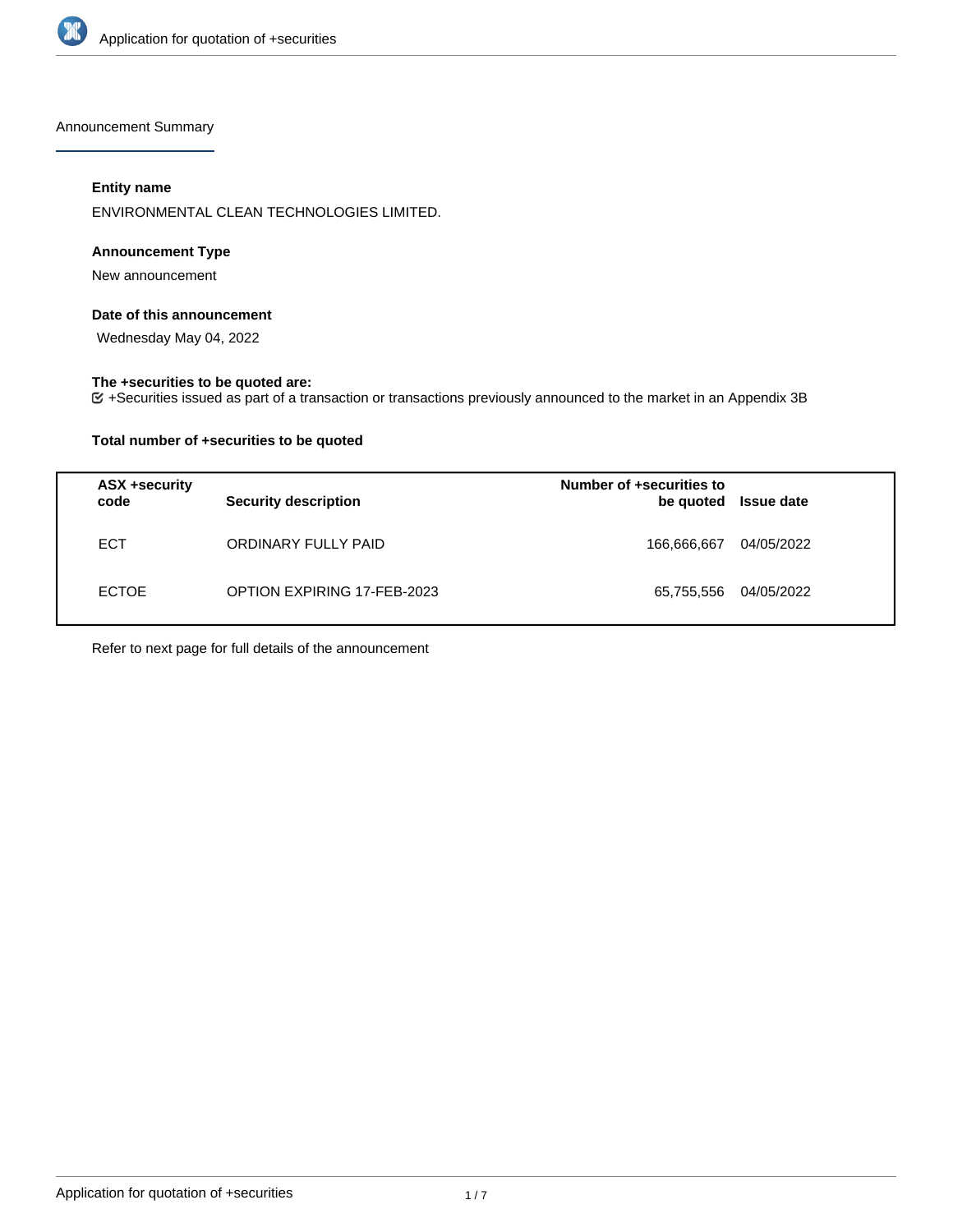

Part 1 - Entity and announcement details

# **1.1 Name of entity**

ENVIRONMENTAL CLEAN TECHNOLOGIES LIMITED.

We (the entity named above) apply for +quotation of the following +securities and agree to the matters set out in Appendix 2A of the ASX Listing Rules.

**1.2 Registered number type** ACN

**Registration number** 009120405

**1.3 ASX issuer code** ECT

**1.4 The announcement is**

New announcement

#### **1.5 Date of this announcement**

4/5/2022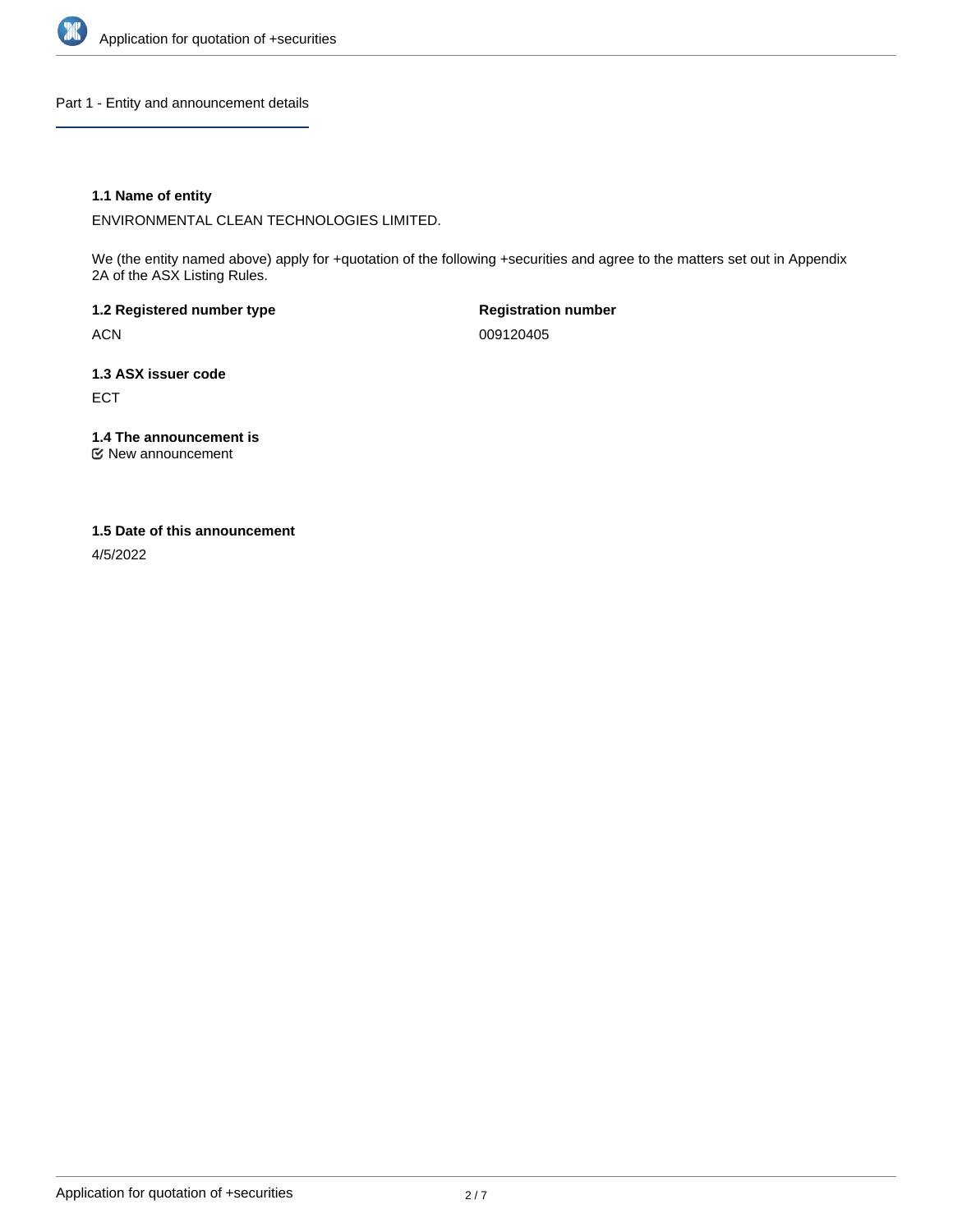

# Part 2 - Type of Issue

#### **2.1 The +securities to be quoted are:**

+Securities issued as part of a transaction or transactions previously announced to the market in an Appendix 3B

#### **Previous Appendix 3B details:**

| <b>Announcement Date and</b><br>Time | <b>Announcement Title</b>                          | Selected Appendix 3B to submit quotation<br>reguest |
|--------------------------------------|----------------------------------------------------|-----------------------------------------------------|
| 28-Apr-2022 09:30                    | New - Proposed issue of securities -<br><b>ECT</b> | A placement or other type of issue                  |

# **2.3a.2 Are there any further issues of +securities yet to take place to complete the transaction(s) referred to in the Appendix 3B?**

Yes

#### **2.3a.3 Please provide details of the further issues of +securities yet to take place to complete the transaction(s) referred to in the Appendix 3B**

55,555,556 ECTOE to be issued subject to receiving shareholder approval at a meeting of the Company's shareholders.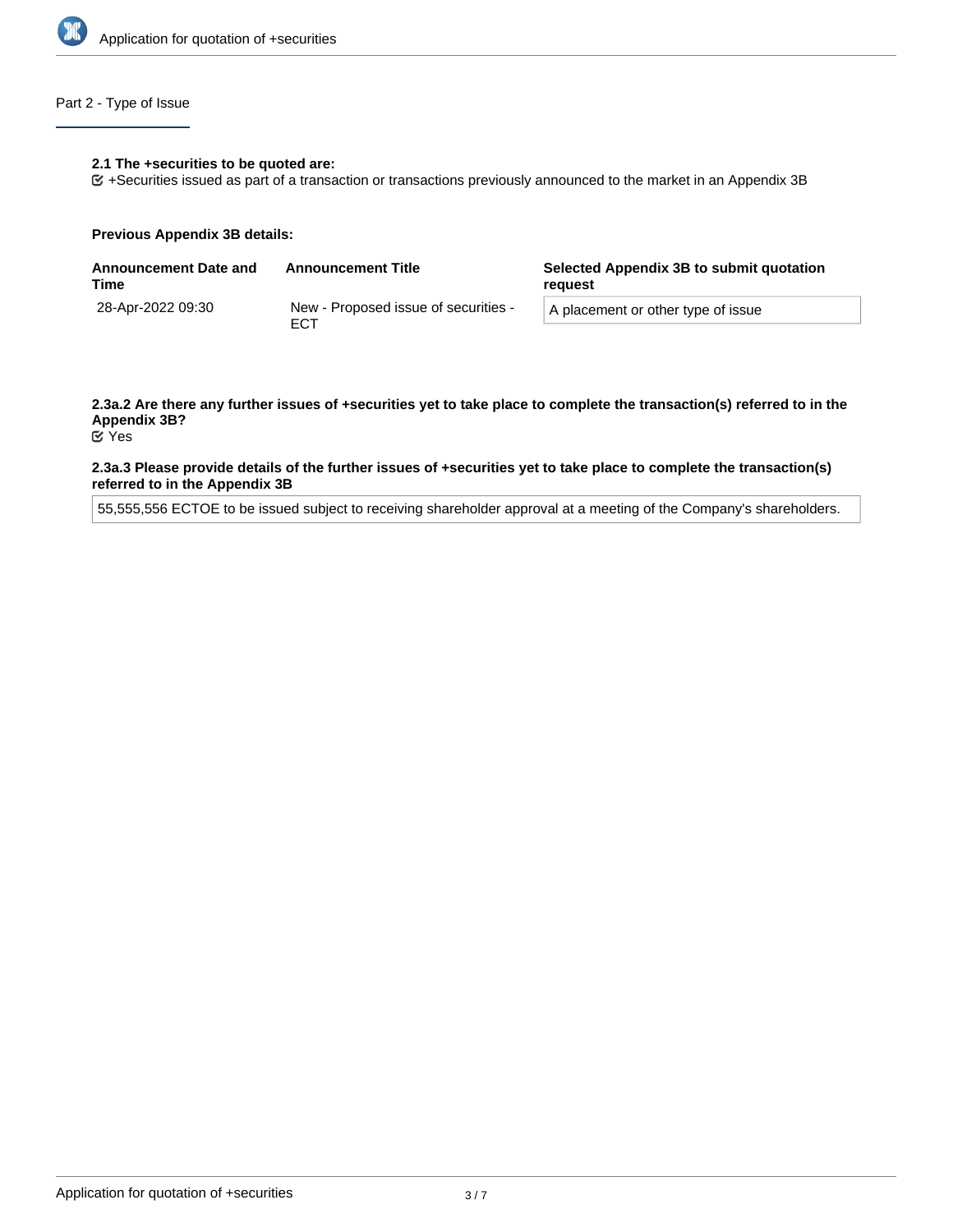

Part 3A - number and type of +securities to be quoted where issue has previously been notified to ASX in an Appendix 3B

#### Placement Details

**ASX +security code and description**

ECT : ORDINARY FULLY PAID

**Issue date**

4/5/2022

Distribution Schedule

**Provide a distribution schedule for the new +securities according to the categories set out in the left hand column including the number of recipients and the total percentage of the new +securities held by the recipients in each category.**

| Number of +securities held | <b>Number of holders</b> | Total percentage of +securities held<br>For example, to enter a value of 50%<br>please input as 50.00 |
|----------------------------|--------------------------|-------------------------------------------------------------------------------------------------------|
| $1 - 1,000$                |                          | %                                                                                                     |
| $1,001 - 5,000$            |                          | $\%$                                                                                                  |
| $5,001 - 10,000$           |                          | %                                                                                                     |
| 10,001 - 100,000           |                          | $\%$                                                                                                  |
| 100,001 and over           |                          | $\%$                                                                                                  |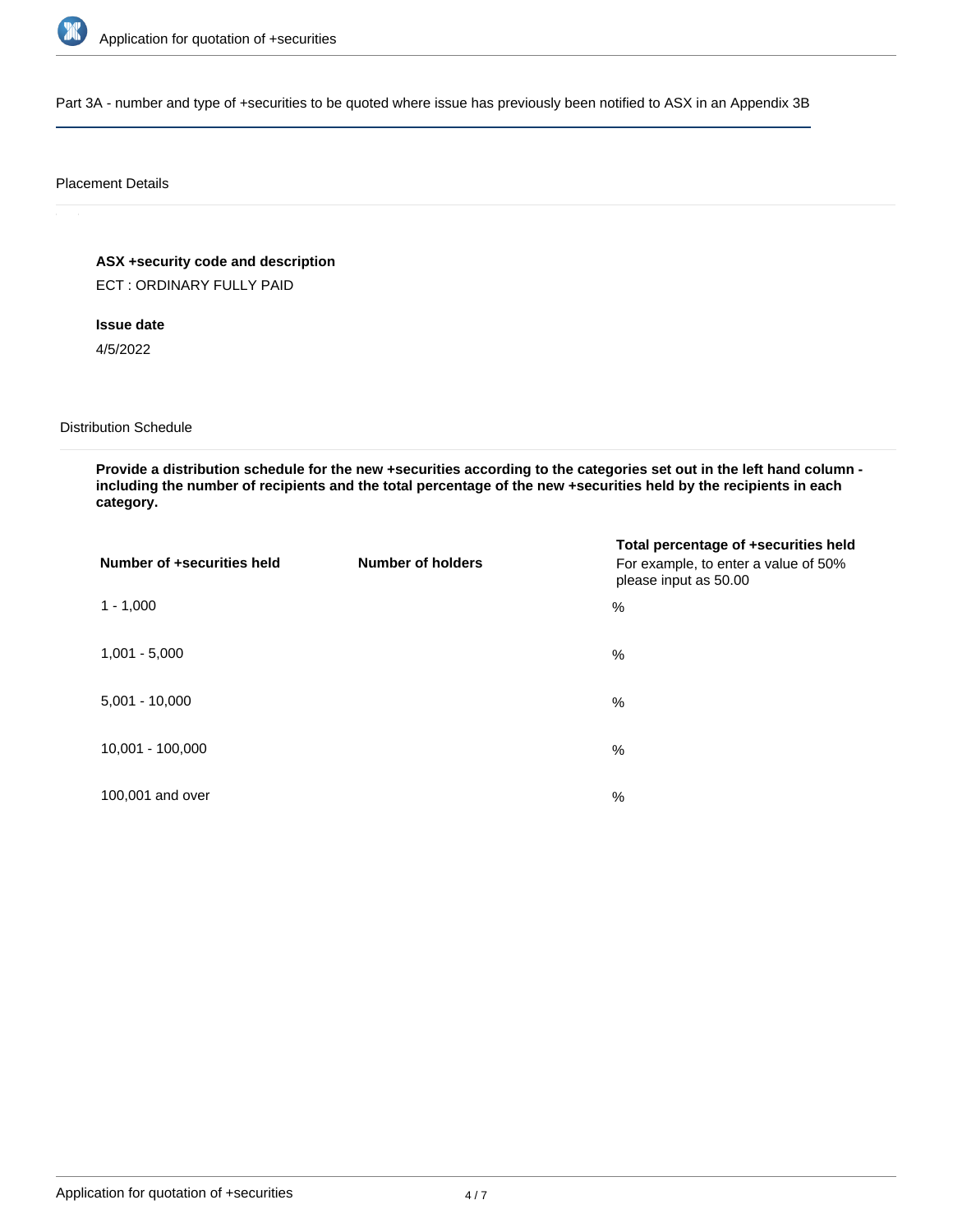

Issue details

| Number of +securities to be quoted<br>166,666,667                                     |                                        |  |
|---------------------------------------------------------------------------------------|----------------------------------------|--|
| Are the +securities being issued for a cash consideration?<br>$\propto$ Yes           |                                        |  |
| In what currency is the cash consideration being paid?                                | What is the issue price per +security? |  |
| AUD - Australian Dollar                                                               | AUD 0.03000000                         |  |
| Any other information the entity wishes to provide about the +securities to be quoted |                                        |  |

# **ASX +security code and description**

ECTOE : OPTION EXPIRING 17-FEB-2023

# **Issue date**

4/5/2022

# Distribution Schedule

**Provide a distribution schedule for the new +securities according to the categories set out in the left hand column including the number of recipients and the total percentage of the new +securities held by the recipients in each category.**

| Number of +securities held | <b>Number of holders</b> | Total percentage of +securities held<br>For example, to enter a value of 50%<br>please input as 50.00 |
|----------------------------|--------------------------|-------------------------------------------------------------------------------------------------------|
| $1 - 1,000$                |                          | %                                                                                                     |
| $1,001 - 5,000$            |                          | %                                                                                                     |
| $5,001 - 10,000$           |                          | %                                                                                                     |
| 10,001 - 100,000           |                          | %                                                                                                     |
| 100,001 and over           |                          | %                                                                                                     |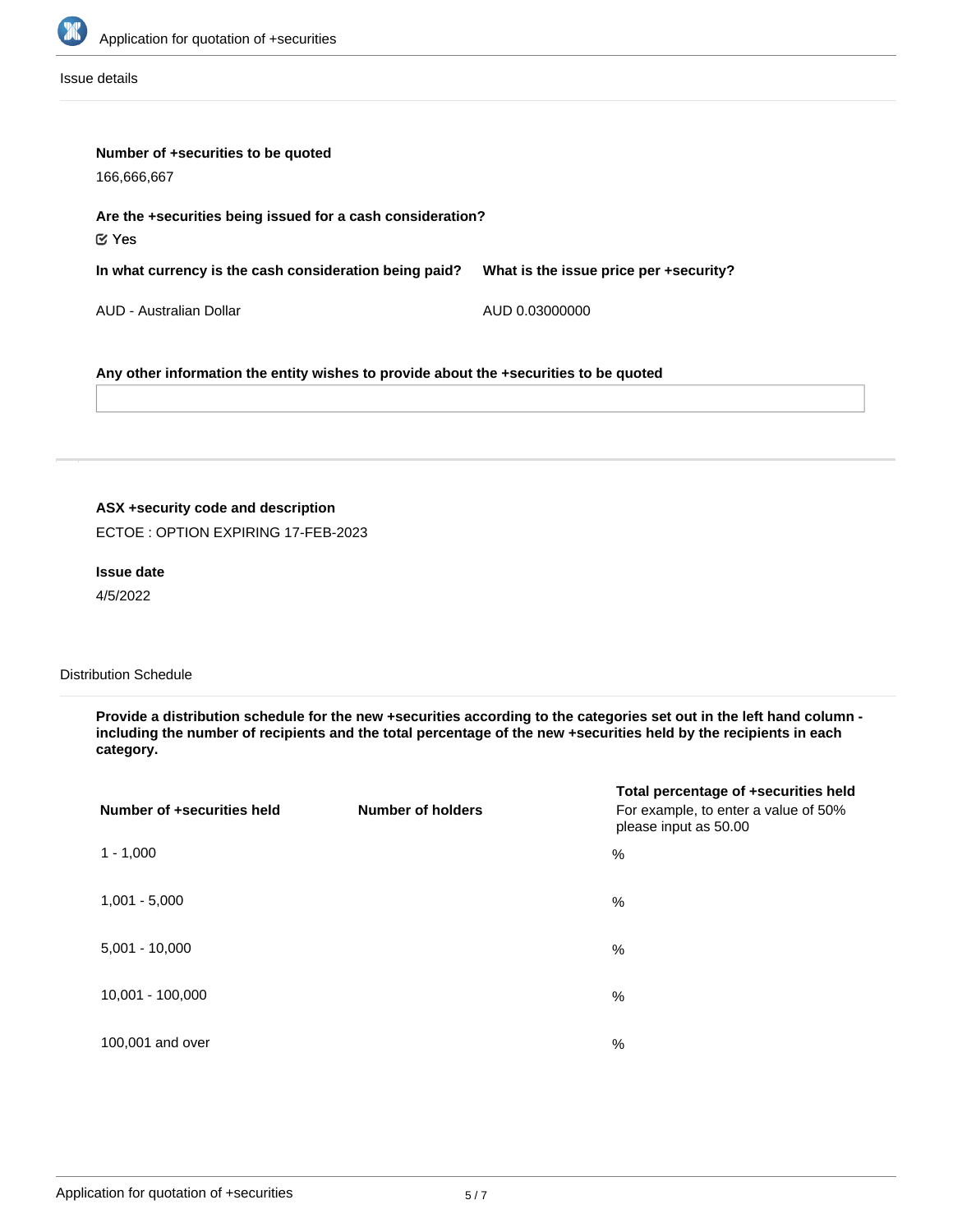

Issue details

# **Number of +securities to be quoted**

65,755,556

#### **Are the +securities being issued for a cash consideration?**

No

# **Please describe the consideration being provided for the +securities**

55,555,556 ECTOE were free attaching options to the placement shares issued, 10,200,000 ECTOE were options issued as part of the fees to the Joint Lead Managers.

# **Please provide an estimate (in AUD) of the value of the consideration being provided per +security for the +securities to be quoted**

0.000100

#### **Any other information the entity wishes to provide about the +securities to be quoted**